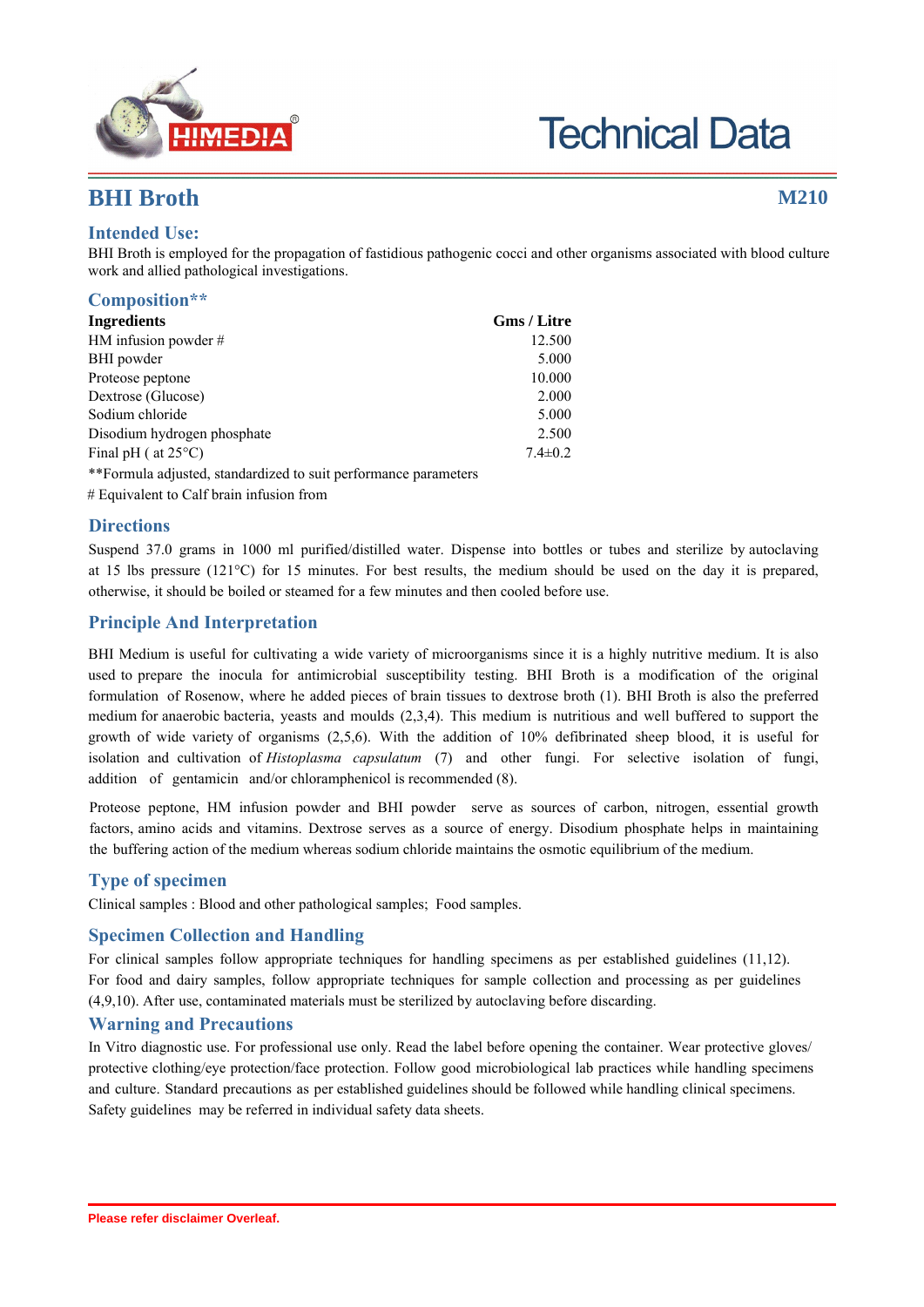## **Limitations**

1.As organisms differ in their nutritional requirements, some fastidious organisms may be inhibited or may show poor growth.

# 2. Biochemical and serological tests must be performed for confirmation of isolated organism.

## **Performance and Evaluation**

Performance of the medium is expected when used as per the direction on the label within the expiry period when stored at recommended temperature.

## **Quality Control**

## **Appearance**

Cream to yellow homogeneous free flowing powder.

### **Colour and Clarity of prepared medium**

Light to medium amber coloured, clear solution without any precipitate .

#### **Reaction**

Reaction of 3.7% w/v aqueous solution at 25°C. pH : 7.4±0.2

#### **pH**

7.20-7.60

### **Cultural Response**

Cultural characteristics observed after an incubation at 35-37°C for 24-48 hours.

| Organism                                                      | <b>Inoculum</b><br>(CFU) | Growth         |
|---------------------------------------------------------------|--------------------------|----------------|
| Neisseria meningitidis ATCC<br>13090                          | $50-100$                 | good-luxuriant |
| Streptococcus pneumoniae<br>ATCC 6303                         | 50-100                   | good-luxuriant |
| Streptococcus pyogenes<br><b>ATCC 19615</b>                   | 50-100                   | good-luxuriant |
| Candida albicans ATCC<br>$10231(00054*)$                      | $50-100$                 | good-luxuriant |
| Staphylococcus aureus<br>subsp. aureus ATCC<br>25923 (00034*) | 50-100                   | good-luxuriant |
| Enterococcus faecalis ATCC<br>29212 (00087*)                  | 50-100                   | good-luxuriant |

Key : \*Corresponding WDCM numbers.

## **Storage and Shelf Life**

Store between 10-30°C in a tightly closed container and the prepared medium at 15-25°C. Use before expiry date on the label. On opening, product should be properly stored dry, after tightly capping the bottle in order to prevent lump formation due to the hygroscopic nature of the product. Improper storage of the product may lead to lump formation. Store in dry ventilated area protected from extremes of temperature and sources of ignition Seal the container tightly after use. Use before expiry date on the label. Product performance is best if used within stated expiry period.

## **Disposal**

User must ensure safe disposal by autoclaving and/or incineration of used or unusable preparations of this product. Follow established laboratory procedures in disposing of infectious materials and material that comes into contact with clinical sample must be decontaminated and disposed of in accordance with current laboratory techniques (11,12).

## **Reference**

1. Rosenow, 1919, J. Dental Research, 1:205.

2. MacFaddin J. F., 1985, Media for Isolation-Cultivation-Identification-Maintenance of Medical Bacteria, Vol. I, Williams and Wilkins, Baltimore.

3. Atlas R. M., 1993, Handbook of Microbiological Media, 147-153, CRC Press, Boca Raton, FL.

4. Salfinger Y., and Tortorello M.L. Fifth (Ed.), 2015, Compendium of Methods for the Microbiological Examination of Foods, 5th Ed., American Public Health Association, Washington, D.C.

5. Roseburg T. et al, 1944, J. Inf. Dis., 74:131